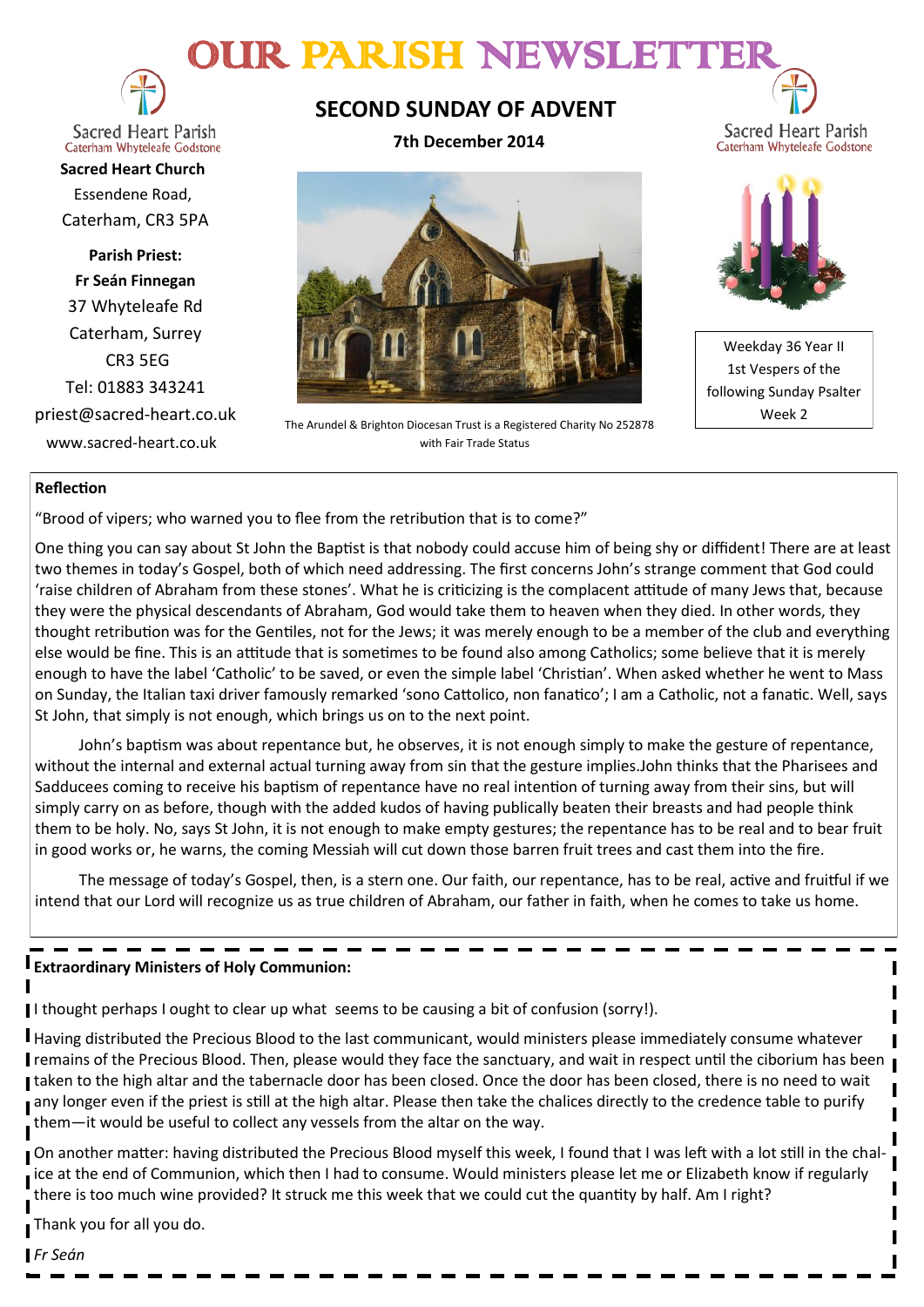## **Peace!**

The Peace Light will be brought into our church at the 9.00a.m. Mass in two weeks time on Sunday the 21st December. The flame starts its journey at the Grotto of Christ's birth where a Muslim Scout passes the flame to a Jewish Scout and then onto a Christian Scout for distribution around the world so that people can burn the flame in their homes and churches over Christmas as a symbol of peace.

We need clean, washed jam-jars to give to people who would like to take the Peace Light home, but who do not have a jar of their own.

Anyone who wants, can light their own light from it to take back home to burn over Christmas as a focus for prayer and a reminder of the need for peace, generosity and tolerance in our homes, in our country and throughout the world.

If you have a spare jar, please bring it and put it in the box at the back of the church – but don't forget to keep one for yourself to bring on the 21st!

## **Calling out for….**



for adult helpers, ks2 upwards readers, infant

Mary, Joseph & soloists.



We will have a rehearsal for the Nativity at

11.45am Sunday 21st December.

Please contact Tash on tashpalmer@hotmail.com if you can help. Thank you.



### **Carol Service**

Please save the date! Sunday 21st December 6:30 pm we will be having a Carol Service and will include a Christingle for the children. All are welcome!



**Baptisms** - This week will Lara Maria Taylor be baptised.

# **Religious Christmas Stamps**

Please remember that Religious postage stamps are available on request at most post offices.

# **Jewellery Stall - Christmas Fayre**

Please contact Maureen Miller on 01883 345994 if you would like any jewellery collected.

# **Offertory Collection**

Sincere thanks for your generosity last weekend: Offertory - £831 (Gift Aid - £355.92) Second Collection - Parish Charity Fund - £234

There will be teas and Coffee after the 9am Mass and the Double C Club prize draw will be called.

## **Father John Olliver RIP**

Father John's funeral is at 11.00am on Wednesday 10th December at St Joseph's, Redhill followed by refreshments in the new hall there. St Joseph's has limited parking and the parish has arranged a coach to take any parishioner (or those from other churches) who would like to attend at no charge. The coach will leave at around 10.00 am and come back by around 2.00 pm.

The family has asked that there should be no flowers but if anyone would like to make a donation, it should be made out to "St Francis Catholic Primary School" c/o Stoneman Funeral Service, Doran Court, Reigate Road, Redhill RH1 6AZ. As a former governor, and as maths was Fr John's favourite subject when he was at school, donations will be used towards the development of maths at the school.

Father John will be received into the church on Tuesday 9th December and the funeral will be preceded by a Vigil Mass at 7.30 pm at All Saints, Oxted with watching overnight. Please let Michael White-Howles know if you can take part in the watching rota.

There will also be a celebration of Fr John's life on 7th February with music and a shared meal.



Don't forget the Christmas Fayre next **Sunday 14th December** 2014 after the 10:30am Mass.

We would be grateful for all of your donations (Bottles, cakes (on the day), jewellery, soft toys, unwanted gifts etc). If you can make any donations please bring them to the Church Porch as soon as possible.

 There will be a meeting after 10:30am Mass on **Sunday 7th December** for all those who can help.

Thank you

# **Midnight Mass Choir Rehearsals**



Rehearsals will be every Mondays and Thursdays at 7pm in the church. Please contact Julian Gavin, [squillissimo@gmail.com](mailto:squillissimo@gmail.com) if you are interested in joining.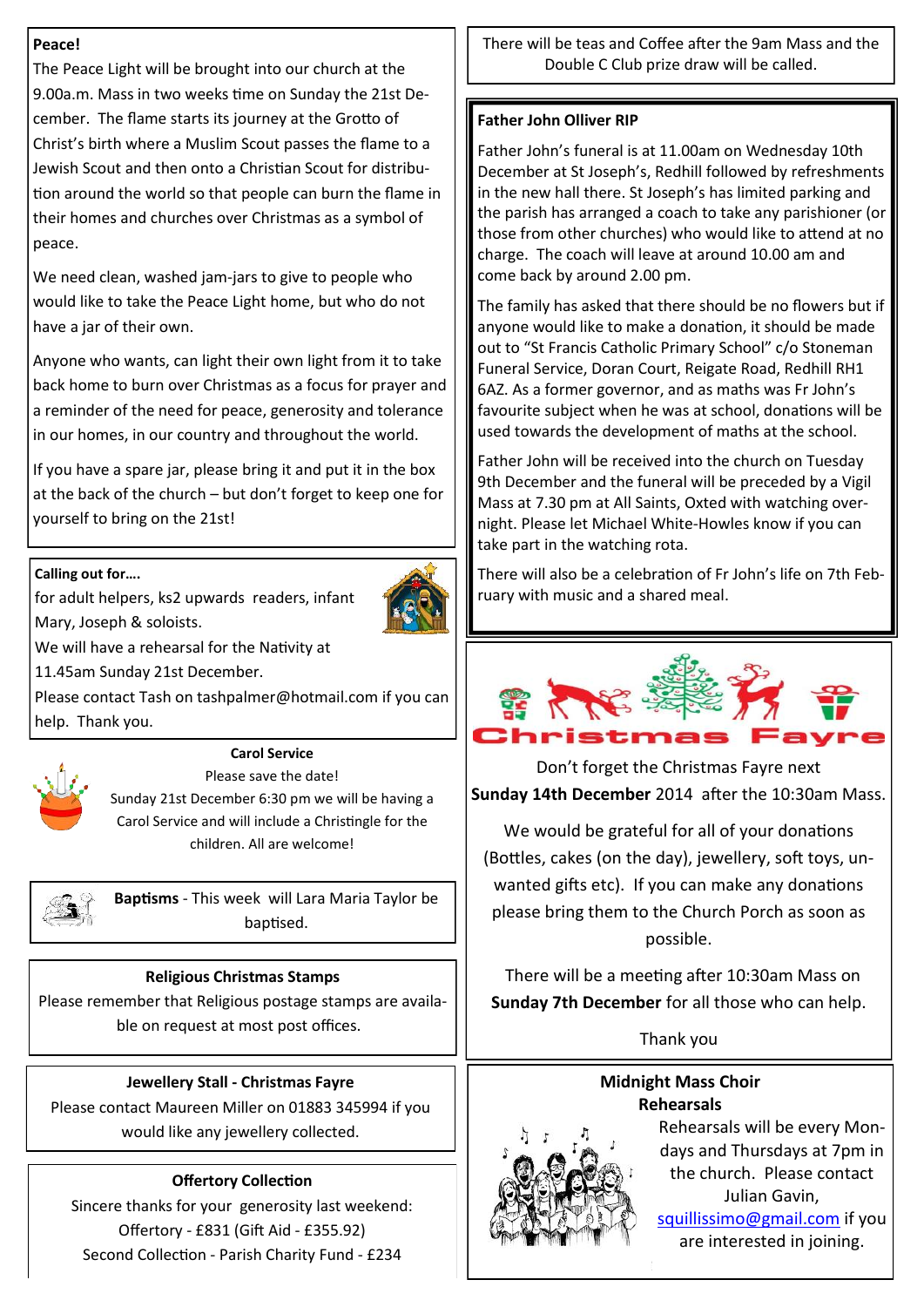#### **WHAT'S ON IN THE PARISH THIS WEEK**

| Sun 7th:  | CHILDREN'S liturgy at 9 & 10.30am Mass<br>Coffee & Teas after 9am & 10:30am Mass<br>(C & E O'Conner)<br>Double C club draw after 9am Mass<br>Christmas Fayre meeting after 10:30am Mass<br>(Bar area)<br>12:15 Latin Mass<br>1:45pm Christmas Panto - <b>SOLD OUT!</b><br>After 5:15pm Mass - Seasonal Drinks |
|-----------|---------------------------------------------------------------------------------------------------------------------------------------------------------------------------------------------------------------------------------------------------------------------------------------------------------------|
| Mon:      | Coffee & Tea after Mass (Old Hall)<br>7pm Sung Latin Mass                                                                                                                                                                                                                                                     |
| Tues:     | 9:15am - 11:15am Toddler Group (Old Hall)                                                                                                                                                                                                                                                                     |
| Wed:      | 10:30am Advent Group meeting                                                                                                                                                                                                                                                                                  |
| Thurs:    | 7:30-9pm Advent Group meeting                                                                                                                                                                                                                                                                                 |
| Fri:      | 7:30pm - 11pm Sacred Heart Club open<br>Youth Club - Panto Redhill                                                                                                                                                                                                                                            |
| Sun 14th: | CHILDREN'S liturgy at 9am Mass ONLY<br>Parish Christmas Fayre after 10:30am Mass                                                                                                                                                                                                                              |

#### **CAFOD WORLD GIFTS**

**Did you miss 'Black Friday'? Never mind!** CAFOD World Gifts will be on sale again this Sunday but please purchase (or reserve) as soon as possible to avoid disappointment. £500 has been raised by the parish for CAFOD so far through this worthwhile Christmas scheme. Thirteen different gifts are available, ranging in price from £4 to £28. Each purchase is really a 'double' – a gift for a family member or friend, as well as one for those in need.

#### **Mass times**



Having taken the various opinions of those attending the 10.30 Mass, it seems that the majority (about 75% of those who advanced an opinion) are in favour of a change to

10.45am. I suggest therefore that in the new year we try the new time for an experimental period and then review it again.





## **Your Prayers are requested for the following persons who are ill or housebound.**

Pat Knight; Kathleen & John Saunders; Helen Keogh; Daisy Hill; Connie Cronin; Christopher Browne; Kit Monk; Krista Thompson; Jane Hill; Rosemary Whale; Pam Weaver; Jimmy & Bridie Mullen; Jim & Bernie Horrocks; Margaret Robertson; Heather Tordimah; Jenny Rower; Elizabeth Daley; Eileen Lattimore; Bryan Smith; Rose Knight; Oliver Farrell; Richard Richardson; Seeta Pillay; Christopher Miles; Pat McCoy; Olive Wood; John Dunlop, Elise O'Connor, Malcolm Bowen & John Gilford.

#### **Second collection**

THIS Sunday there will be a collection COAT (this is not a Parish Gift Aid collection).

Next week the second will be for the Church Flowers (Gift Aid envelopes can be used). Thank you.

Today, Sunday 7th, there will be a Latin Mass at 12.15 in addition to our usual Masses. Also there will be a Sung Latin Mass tomorrow evening, the feast of our Lady's Immaculate Conception, at 7pm, in addition to the usual English morning Mass at 10.00.

A warm welcome today to Fr Gerard Bradley, who is hearing confessions during our three Sunday Masses. Fr Gerard is the Director of Spirituality at St John's Seminary where our priests are trained.

As we reach the season for potential snow, please could we have some volunteers to come to Church to help clear and grit the paths if we do get snow or ice? If you can help please contact the Parish Office on info@sacred-heart.co.uk. Thank you

#### **Mass Intentions**

When submitting Mass Offerings we would be grateful if you could add your Gift Aid number to the information provided. Many thanks.

#### **Carol Service**

The Guild of Friends of St Lawrence's Church are pleased to welcome back again members of the Salvation Army's Croydon Citadel Band to play the carols at our Carol Service. The service is on **Tuesday 9th December at 8pm** in St Lawrence's Church, Church Hill, Caterham and will be led by Father Seán Finnegan from the Church of the Sacred Heart, Caterham. Wine and mince pies will be served after the service. All welcome.